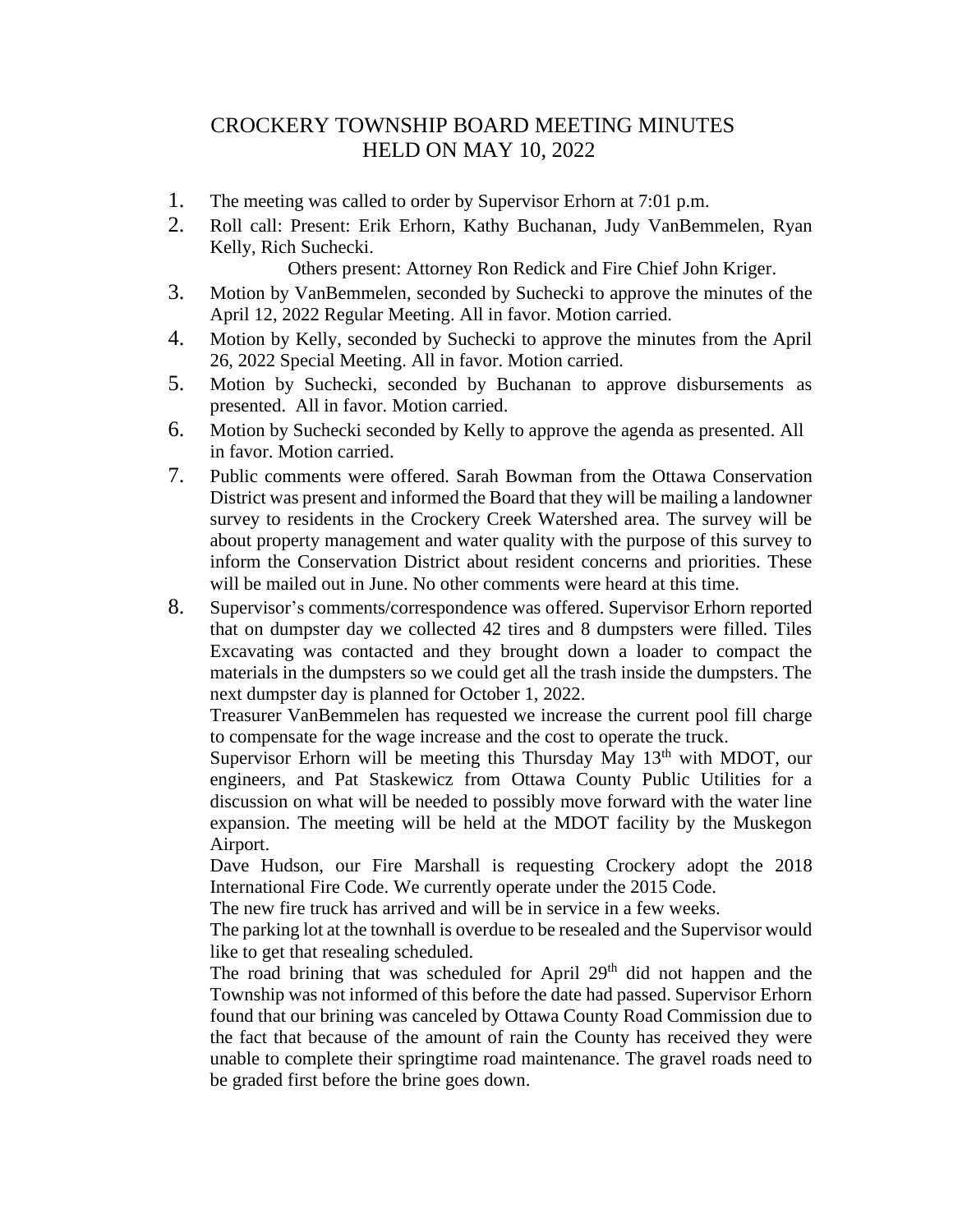We have received a check from Duperon for the screen from the former sewer plant in the amount of \$1,500.

The County has approved the Spoonville Trail Agreement but we are still waiting on a necessary signature from the County Parks Board.

Clerk Buchanan has requested repairs be made to the entrance doors by the gym because currently there is no way to keep them unlocked for election day. We have already received a quote to replace the doors at a cost of over \$8,000. We can have the existing doors which are in good shape repaired along with the North gym door for \$3,109.

- 9. Clerk's report was offered. No report was heard.
- 10. Treasurer's report was offered. No report was heard.
- 11. Fire Chief's report was offered. Chief Kriger reported that the department had 32 calls last month.

The department plans to have the new truck in service by the end of the month. The department has a couple of new equipment purchase requests which are agenda items.

- 12. Attorney's report was offered. Attorney Redick reported that the AZKO has been given 28 days to correct the deficiencies on their appeal.
- 13. Board Member report was offered. Trustee Kelly reported the Planning Commission is working on updating the Lighting Ordinance to make sure the light stays on the property and does not shine onto the neighboring property. The Board asked Trustee Kelly to convey to the Planning Commission the Board's desire for them to take a look at the Zoning Ordinance where it addresses subtracting road right-of-way easements from the total parcel size when requesting a zoning permit for a building.
- 14. Motion by VanBemmelen, seconded Kelly to approve increasing the pool fill charge to a minimum \$100 fee and \$140 for larger pools. The labor per hour charge will be increased to \$40. All in favor. Motion carried.
- 15. Motion by VanBemmelen, seconded by Kelly to approve the quote from Architectural Hardware for \$3,109 to repair the gym entrance doors. All in favor. Motion carried.
- 16. Motion by Suchecki, seconded by Buchanan to set June 14<sup>th</sup> as the date for the public hearing on the proposed Fiscal Year Operating Budget 2022-2023 and approve the tentative millage rates. All in favor. Motion carried.
- 17. Motion by Erhorn, seconded by Kelly to approve the purchase of the Holmatro Pentheon Combi Tool for extracations at a cost of \$15,968.52. This expenditure will be paid for with money received from the State for the adult use marijuana excise tax.
- 18. Motion by Erhorn, seconded by Suchecki to approve purchase of a Lucas 3.1 Chest Compression System for \$12,351.69. This expenditure will be paid for with money received from the State for the adult use marijuana excise tax.
- 19. Motion by Kelly, seconded by VanBemmelen to approve George Czinder to maintain the North Bank Trail for this season mowing 2 times a month at \$50 an hour and to maintain the trail in a nice manner. All in favor. Motion carried.